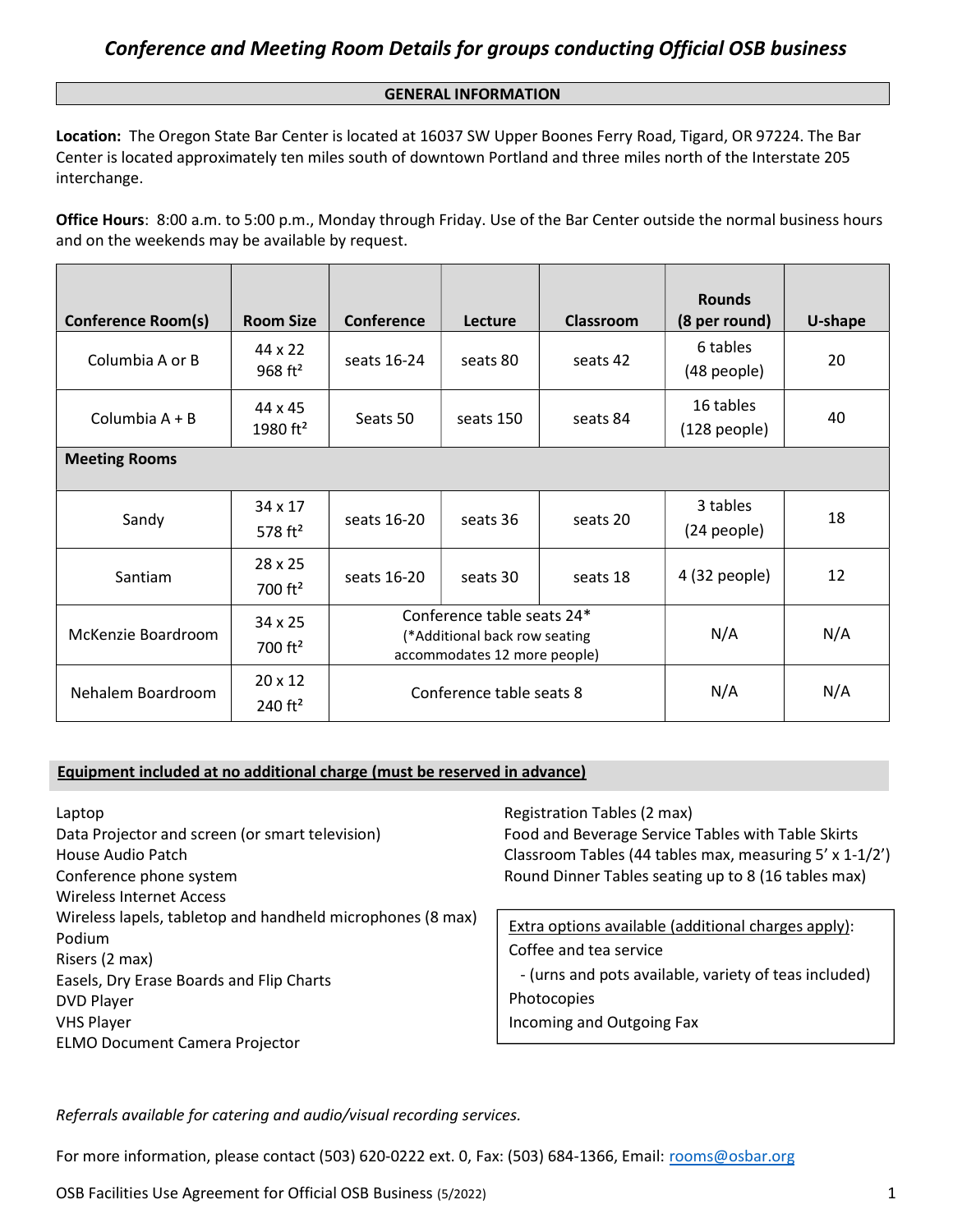### OSB Facilities Use Agreement for groups conducting Official OSB business

| <b>Group Contact Information</b>                                                | Date(s), Time(s) and Setup                                                                                                       |  |  |  |
|---------------------------------------------------------------------------------|----------------------------------------------------------------------------------------------------------------------------------|--|--|--|
| Name of Group (for building display signs):                                     | Title of meeting (for building display signs):                                                                                   |  |  |  |
|                                                                                 |                                                                                                                                  |  |  |  |
|                                                                                 |                                                                                                                                  |  |  |  |
| <b>Reservation Contact Information:</b>                                         | Meeting dates:                                                                                                                   |  |  |  |
| Name:                                                                           |                                                                                                                                  |  |  |  |
| Address:                                                                        |                                                                                                                                  |  |  |  |
|                                                                                 |                                                                                                                                  |  |  |  |
|                                                                                 | □ АМ□РМ<br>Start time:                                                                                                           |  |  |  |
| Phone:                                                                          | (Room is available with setup completed 30 minutes prior to start time)                                                          |  |  |  |
| Email:                                                                          | $\Box$ AM $\Box$ PM<br>End time:                                                                                                 |  |  |  |
| Day-of-Event Contact Name and Cell Phone:                                       | (Room must be vacated 30 minutes after the end time)                                                                             |  |  |  |
|                                                                                 | Expected attendance count:                                                                                                       |  |  |  |
|                                                                                 |                                                                                                                                  |  |  |  |
| Caterer name and phone (if applicable):                                         | <b>Special Requests:</b>                                                                                                         |  |  |  |
|                                                                                 |                                                                                                                                  |  |  |  |
| At your direction, the Bar will make a reasonable effort to deliver             |                                                                                                                                  |  |  |  |
| any leftover food from your event to the Good Neighbor Family                   |                                                                                                                                  |  |  |  |
| Shelter in Tigard. Please indicate: $\Box$ Yes $\Box$ No $\Box$ Determine Later |                                                                                                                                  |  |  |  |
| <b>Meeting Room(s)</b>                                                          | Room Configuration (see map for picture of room configuration)<br>Other (describe):<br>$\Box$ Conference                         |  |  |  |
| $\square$ Columbia A                                                            | $\Box$ Classroom                                                                                                                 |  |  |  |
| $\square$ Columbia B<br>$\Box$ Columbia A+B                                     | $\Box$ Lecture                                                                                                                   |  |  |  |
| $\Box$ Sandy                                                                    | $\Box$ Court                                                                                                                     |  |  |  |
| $\Box$ Santiam                                                                  | $\square$ Trial                                                                                                                  |  |  |  |
| $\Box$ McKenzie Boardroom                                                       | $\Box$ U-Shape<br>$\Box$ Rounds*                                                                                                 |  |  |  |
| $\Box$ Nehalem Boardroom                                                        | *Max 16 round tables, 8 people per table (128 persons)                                                                           |  |  |  |
| Additional Information for Audio/Visual (A/V) Equipment                         |                                                                                                                                  |  |  |  |
|                                                                                 | If you are using audio/visual equipment, please plan to arrive at least 30 minutes prior to the event start time, with a copy of |  |  |  |
|                                                                                 | your presentation materials on a flash drive. A/V Services are included in the base rental fee, but must be reserved in advance. |  |  |  |
| $\Box$ Conference phone and phone line                                          | Beverage Service: (beverage refills available upon request)                                                                      |  |  |  |
| (you must secure your own conferencing service)                                 | Regular Coffee                                                                                                                   |  |  |  |
| $\Box$ Flipchart or $\Box$ Whiteboard                                           | # Pots (serves 10 at \$10 each)                                                                                                  |  |  |  |
| $\Box$ Projector and screen                                                     | # _____ Urns (serves 45 at \$40 each)                                                                                            |  |  |  |
| $\Box$ Laptop                                                                   | Decaf Coffee                                                                                                                     |  |  |  |
| $\Box$ Check here if you plan to bring your own laptop                          | # Pots (serves 10 at \$10 each)                                                                                                  |  |  |  |
| $\Box$ Microphones (8 max available for Columbia A+B rooms)                     | # Urns (serves 45 at \$40 each)                                                                                                  |  |  |  |
| $\Box$ Lapel<br># ______ (4 available)                                          |                                                                                                                                  |  |  |  |
| $\Box$ Handheld #_____<br>(4 available)                                         | Hot water for tea                                                                                                                |  |  |  |
| $\Box$ Tabletop # __________ (of the 4 available handheld)                      | # _____ Pots (serves 10 at \$6 each) variety of teas included                                                                    |  |  |  |
| $\Box$ Podium (optional, attached to podium)                                    | Ice water                                                                                                                        |  |  |  |
| $\Box$ Head table # _____<br>$(2 \text{ max})$                                  | # ______ Carafe (serves 10 at \$0 each)                                                                                          |  |  |  |
| $\Box$ Riser # _____<br>$(2 \text{ max})$                                       | # _____ Dispenser (serves 50 at \$0 each)                                                                                        |  |  |  |
| $\Box$ Chairs for Presenters # _______ (4 max with risers, 6 without)           |                                                                                                                                  |  |  |  |
|                                                                                 | <b>Additional Services:</b>                                                                                                      |  |  |  |
| $\Box$ Large table for food                                                     | Photocopies at \$0.15 per page                                                                                                   |  |  |  |
| $\Box$ Small table for food                                                     | Incoming/Outgoing fax at \$2.00 per page                                                                                         |  |  |  |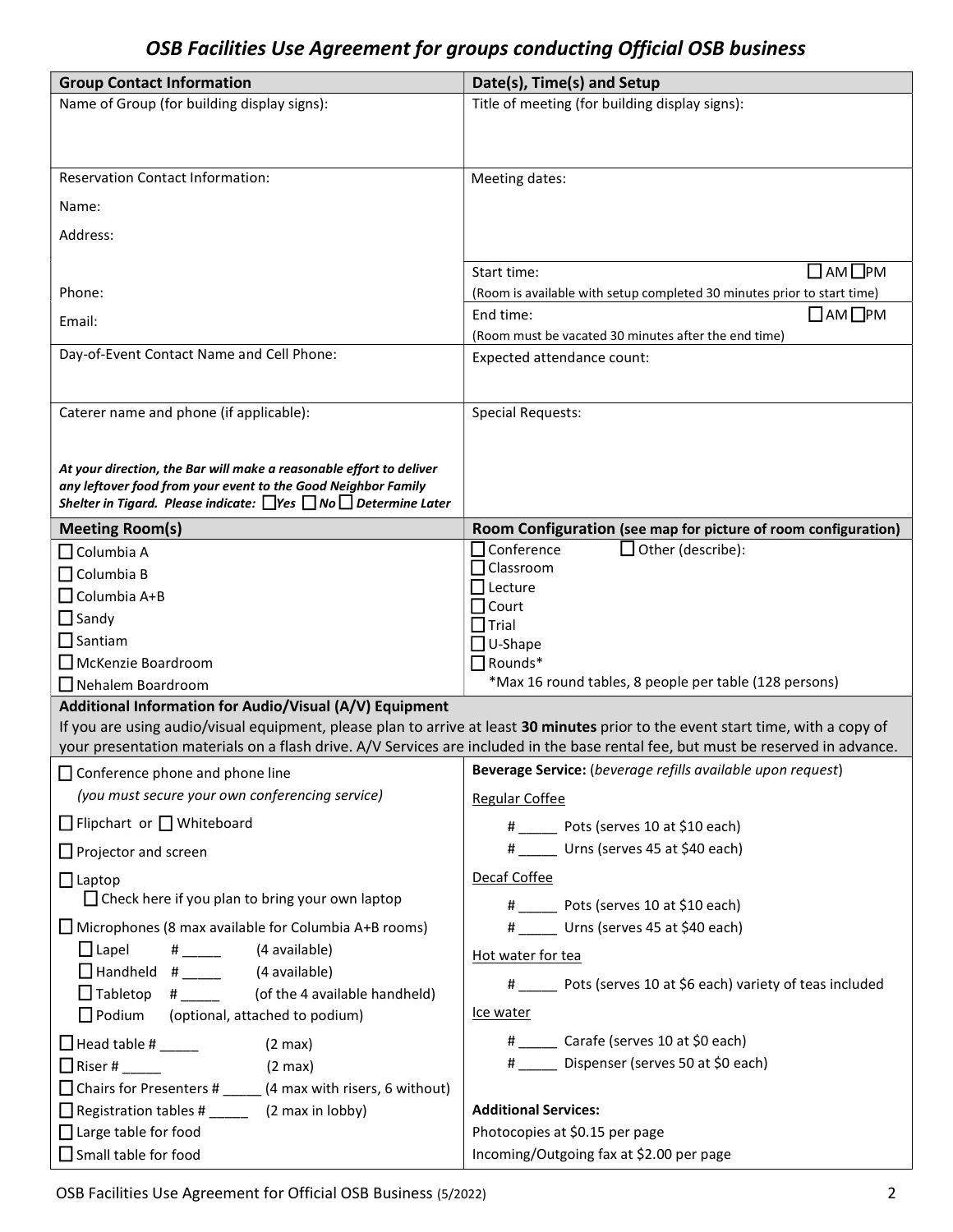## Facilities Use Agreement for groups conducting Official OSB business

| Name of Group:                            | Meeting Room(s):<br>the contract of the contract of the contract of the contract of the contract of |  |  |  |  |
|-------------------------------------------|-----------------------------------------------------------------------------------------------------|--|--|--|--|
| Meeting Date(s): $\overline{\phantom{a}}$ | Start time(s):<br>End time $(s)$ :                                                                  |  |  |  |  |
| Purpose of Meeting:                       | Expected Attendance:                                                                                |  |  |  |  |

Bar and Group agree the following terms and conditions shall apply to the Group's use of Bar's facilities and equipment:

Term/Renewal: Bar agrees to reserve the Meeting Room(s) (or a reasonable alternative) for the Date(s) and Time(s) listed above. Bar reserves rooms on a space available basis.

Meeting Room Rental Rates: There is no charge for Group to use the Meeting Room(s) for official Bar business during the date(s) and time(s) above. If Group wants to use the room for client or personal business, such as arbitrations, depositions, etc., Group agrees to notify Bar and fees will apply as provided in the Conference Room Rental Fee Schedule at www.osbar.org/meetingrooms.

Payment: Group agrees to pay for coffee/tea service, and for any other services or supplies provided in accordance with the current fee schedule, which is available at www.osbar.org/meetingrooms. Bar will bill Group for the beverages and any applicable additional services used within 14 days of the event.

Attendance: Room assignment is based on the expected number of attendees and set-up specified in the room reservation request. Group understands that the room reserved has a capacity limit and warrants that the number of attendees will not exceed the capacity limit. Bar reserves the right to change the Meeting Room(s) assigned if attendance is lower or greater than expected.

Set-up and Audio/Visual Equipment: Changes to set-up and requests for equipment must be made no later than 24 hours in advance of the event. If Group will be using Bar's A/V equipment, Bar staff will be available to meet with the Group designee 30 minutes prior to the event in order to demonstrate how to operate the equipment. Bar staff will not be available for assistance with the equipment during the event, except in the case of an emergency. Group is responsible for providing its own conference phone service. Group may bring its own A/V equipment, but no technical assistance will be available or provided by Bar for the set-up or use of such equipment. Group is solely responsible for ensuring that any and all such outside A/V equipment is compatible with and can be used in the facilities provided by Bar. If Group needs A/V services beyond those provided by Bar, Group must use one of the Bar's Preferred Contractors, except with prior approval from Bar. https://discoverymp.com/

Noise: Group will confine congregating prior to meetings and during breaks to the lobby/lounge areas adjacent to the reserved Meeting Room(s). Group will ensure that noise is kept to a minimum to avoid disturbing Bar personnel working in adjacent areas.

Columbia Room Divider & Room Walls: Group agrees to prohibit all of its officers, directors, employees, agents, contractors, members or participants from operating or moving the Columbia Room divider. Only Bar staff may move the Columbia Room divider. Group may only hang materials on walls using painter's masking tape or 3M Post-It Self-Adhesive Wall Easel Pads (or substantially similar products). Group may not use any other kind of adhesive (including tacks, tape, or putty).

Food/Beverage/Alcohol: The Bar does not provide any food, beverage, or catering services, except coffee/tea service, which can be provided by Bar for a fee. If Group requests coffee/tea service, Group will be charged in accordance with the current fee schedule, which is available at www.osbar.org/meetingrooms. Group is responsible for obtaining catering services for its event. The Bar can provide a list of caterers if desired. Alcoholic beverages are not permitted anywhere on the premises unless Group receives prior written approval from Bar and executes the Bar's Alcoholic Beverages Addendum.

Outside Vendors: The use of any and all outside contractors or caterers, other than Bar's Preferred Caterers or Contractors, shall be subject to prior approval of Bar.

Clean-up: Group is responsible for ensuring that the Meeting Room is left in the condition it was received, that all materials brought by Group are removed from the Meeting Room, and that all food and beverage brought into the building are removed and/or properly disposed of in appropriate trash or recycling receptacles. Group agrees to notify Bar within 24 hours of any breakage or damage to Bar's facility, or any significant spills. Bar may, in its sole discretion refuse to rent to, or terminate the recurring rental agreements of Groups who do not comply with this clean-up provision.

Function Space: The use of Bar facilities is restricted to the floor of the Meeting Room only. Group and all participants may enter and exit by the four main doors to the building.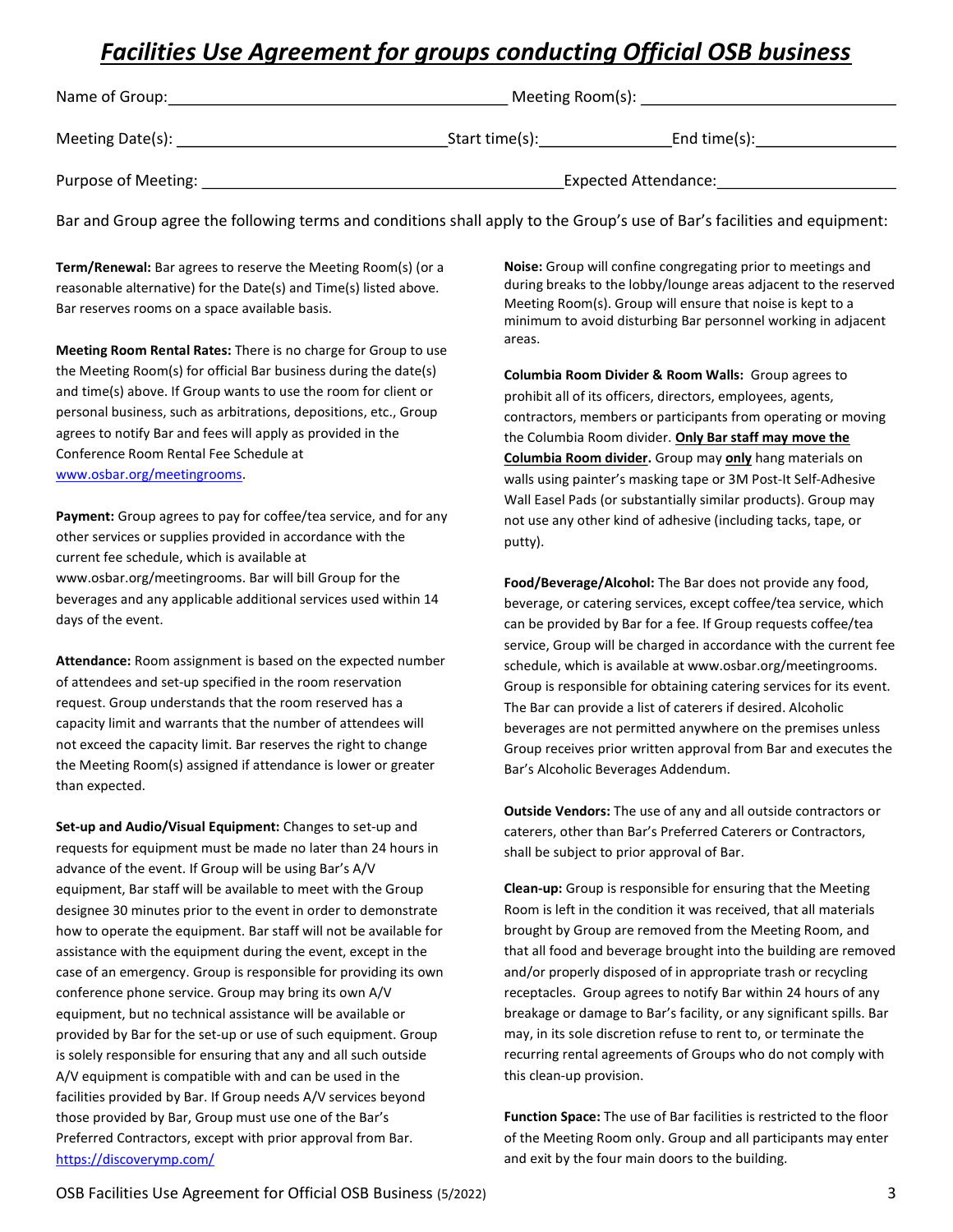Indemnification: Group agrees to indemnify, defend and hold Bar harmless, as well as its officers, board members, employees and agents, from any liability, loss, damage, cost or expense (including attorney fees and other costs and expenses of litigation through and including trial and appeals) arising from actual or threatened claims or causes of action resulting from the negligent, reckless or intentional acts or omissions of Group or its respective officers, directors, employees, agents, contractors, members or participants, provided that with respect to officers, directors, employees, and agents, such individuals are acting within the scope of their employment or agency in rendering services pursuant to this contract.

Machinery and Odors: Group shall not burn or melt any materials and shall not install or operate any equipment, fixture or device, that produces an odor or a substantial noise in the facility, except with prior written approval of Bar, and the under such conditions and restrictions as Bar may specify. Group is requested to advise its attendees to minimize or eliminate the use of cologne, perfume, and other cosmetic fragrances.

Cancellation: Group must notify Bar of any cancellations as soon as possible, but in no event later than by 9:00 a.m. of the day prior to the scheduled use.

Policies: Group agrees to comply with all other rules, regulations and policies governing Bar facilities, and with state and local laws and regulations applicable to Group's event.

Damage/Insurance: Group is responsible for any and all damage, breakage, loss or destruction caused to Bar's facility, A/V equipment and other property, and for any personal injury at Bar's facility caused by Group, Group's members, employees, agents, contractors, suppliers or guests, and shall reimburse Bar upon demand for any such damages.

Accessibility: Bar warrants to Group that Bar's facility complies with all applicable regulations and guidelines of the Americans with Disabilities Act. Bar has made every effort to make its premises accessible by removal of barriers wherever reasonable and has provided alternative services wherever barriers cannot be reasonably removed. Group shall be responsible for compliance with the ADA in connection with activities that are controlled by Group, including but not limited to the provision of auxiliary aids for communication and any other accommodation necessary to enable participation in the Group activity by all attendees.

Miscellaneous: This contract is the entire agreement between the parties, superseding all prior proposals, negotiations, representations, commitments and other communications between the parties and their agents, and may only be supplemented or changed in writing, signed by an authorized representative of Group and Bar.

For Bar Use Only: Alcohol Addendum Attached:  $\square$  Yes  $\square$  No

Authority to Sign: Person signing on behalf of Group warrants that signer is duly authorized to enter into this agreement on behalf of the Group. In the event that signer is not so authorized, signer agrees to be personally liable for the faithful performance of this contract.

Signature:\_\_\_\_\_\_\_\_\_\_\_\_\_\_\_\_\_\_\_\_\_\_\_\_\_\_\_\_\_\_\_\_\_\_\_\_\_\_\_\_\_\_ \_\_\_\_\_\_\_\_\_\_\_\_\_\_\_\_\_\_\_\_\_\_\_\_\_\_\_\_\_\_\_\_\_\_\_\_\_\_\_\_\_\_\_\_\_\_\_\_\_\_

Name:

**Date** and the contract of the contract of the contract of the contract of the contract of the contract of the contract of the contract of the contract of the contract of the contract of the contract of the contract of the